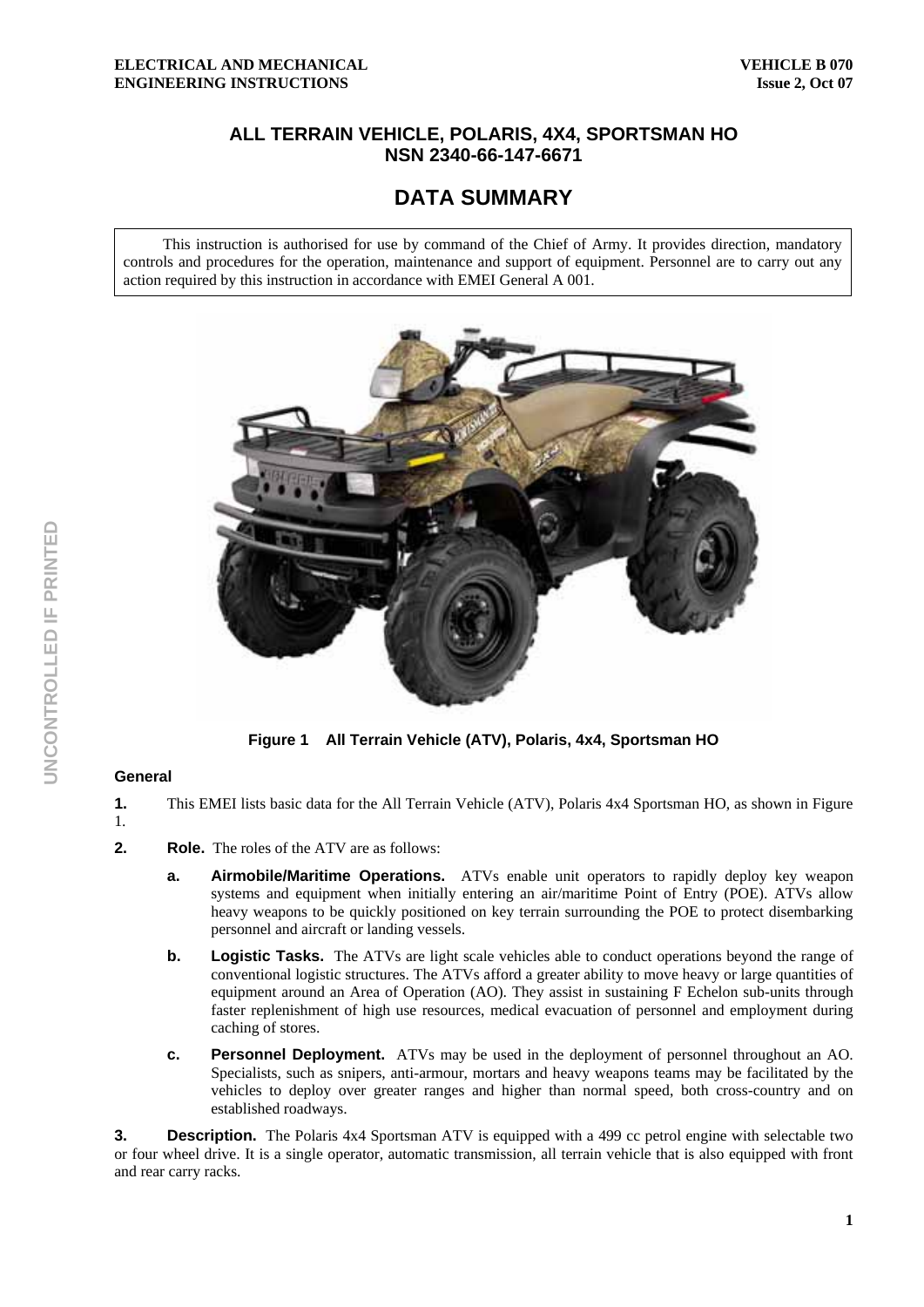## ELECTRICAL AND MECHANICAL **ENGINEERING INSTRUCTIONS**

## **Detail**

| 4. | Engine:        |                                                                                              |  |
|----|----------------|----------------------------------------------------------------------------------------------|--|
|    | a.             |                                                                                              |  |
|    | $\mathbf b$ .  |                                                                                              |  |
|    | с.             |                                                                                              |  |
|    | d.             |                                                                                              |  |
|    | е.             |                                                                                              |  |
|    | f.             |                                                                                              |  |
|    | g.             |                                                                                              |  |
| 5. | Cooling:       |                                                                                              |  |
|    | a.             |                                                                                              |  |
|    | $\mathbf b$ .  |                                                                                              |  |
| 6. |                | <b>Drive Train:</b>                                                                          |  |
|    | a.             |                                                                                              |  |
|    | $\mathbf b$ .  | Transmission  automatic PVT (Polaris Variable Transmission) with EBS (Engine Braking System) |  |
|    | c.             |                                                                                              |  |
|    | d.             |                                                                                              |  |
|    | е.             |                                                                                              |  |
| 7. |                | <b>Suspension:</b>                                                                           |  |
|    | a.             | Front:                                                                                       |  |
|    |                | (1)                                                                                          |  |
|    |                | (2)                                                                                          |  |
|    | b.             | Rear:                                                                                        |  |
|    |                | (1)                                                                                          |  |
|    |                | (2)                                                                                          |  |
|    |                | (3)                                                                                          |  |
| 8. | <b>Brakes:</b> |                                                                                              |  |
|    | а.             |                                                                                              |  |
|    | b.             |                                                                                              |  |
|    | с.             |                                                                                              |  |
|    | d.             |                                                                                              |  |
|    | е.             |                                                                                              |  |
| 9. | Tyres:         |                                                                                              |  |
|    | а.             | Front:                                                                                       |  |
|    |                | (1)                                                                                          |  |
|    |                | (2)                                                                                          |  |
|    | b.             | Rear:                                                                                        |  |
|    |                | (1)                                                                                          |  |
|    |                | (2)                                                                                          |  |
|    |                |                                                                                              |  |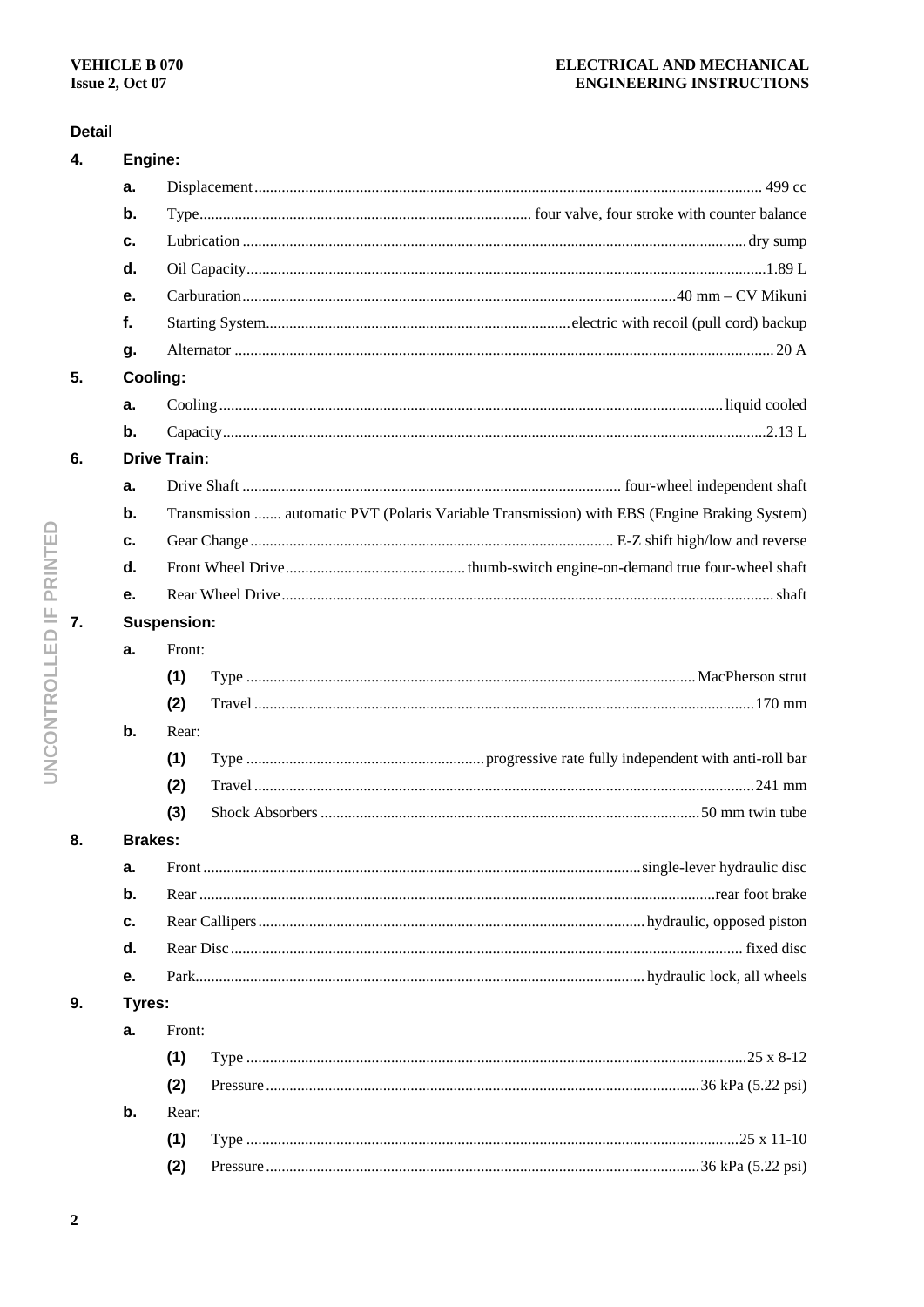### ELECTRICAL AND MECHANICAL **ENGINEERING INSTRUCTIONS**

| 10. |    | <b>Dimensions/Weight:</b>                            |  |  |  |  |
|-----|----|------------------------------------------------------|--|--|--|--|
|     | a. |                                                      |  |  |  |  |
|     | b. |                                                      |  |  |  |  |
|     | c. |                                                      |  |  |  |  |
|     | d. |                                                      |  |  |  |  |
|     | е. |                                                      |  |  |  |  |
|     | f. |                                                      |  |  |  |  |
| 11. |    | <b>Capacities:</b>                                   |  |  |  |  |
|     | a. |                                                      |  |  |  |  |
|     | b. |                                                      |  |  |  |  |
|     | c. |                                                      |  |  |  |  |
|     | d. |                                                      |  |  |  |  |
| 12. |    | <b>Electrical:</b>                                   |  |  |  |  |
|     | a. |                                                      |  |  |  |  |
|     | b. |                                                      |  |  |  |  |
|     | c. | Headlight:                                           |  |  |  |  |
|     |    | (1)                                                  |  |  |  |  |
|     |    | (2)                                                  |  |  |  |  |
|     | d. |                                                      |  |  |  |  |
| 13. |    | <b>Manufacturer's Details:</b>                       |  |  |  |  |
|     | a. | Manufacturer:                                        |  |  |  |  |
|     |    | Polaris Industries                                   |  |  |  |  |
|     |    | $2/100$ Highway 55<br>Medina                         |  |  |  |  |
|     |    | MINNEAPOLIS, USA                                     |  |  |  |  |
|     |    | http:www.polarisindustries.com                       |  |  |  |  |
|     | b. | <b>Australian Distributor:</b>                       |  |  |  |  |
|     |    | Polaris Sales Australia P/L<br>PO Box 1186           |  |  |  |  |
|     |    | <b>Ballarat Mail Centre</b>                          |  |  |  |  |
|     |    | VICTORIA 3354<br>http://www.polarisindustries.com.au |  |  |  |  |
| 14. |    | <b>Point of Contact:</b>                             |  |  |  |  |
|     |    | National Fleet Manager Light B Vehicles              |  |  |  |  |
|     |    | LV SPO, DMO                                          |  |  |  |  |
|     |    | Victoria Barracks<br>St Kilda Rd                     |  |  |  |  |
|     |    | <b>SOUTHBANK VIC 3006</b>                            |  |  |  |  |
| 15. |    | <b>Associated Information:</b>                       |  |  |  |  |
|     | a. |                                                      |  |  |  |  |
|     | b. |                                                      |  |  |  |  |
|     | c. |                                                      |  |  |  |  |
|     | d. |                                                      |  |  |  |  |